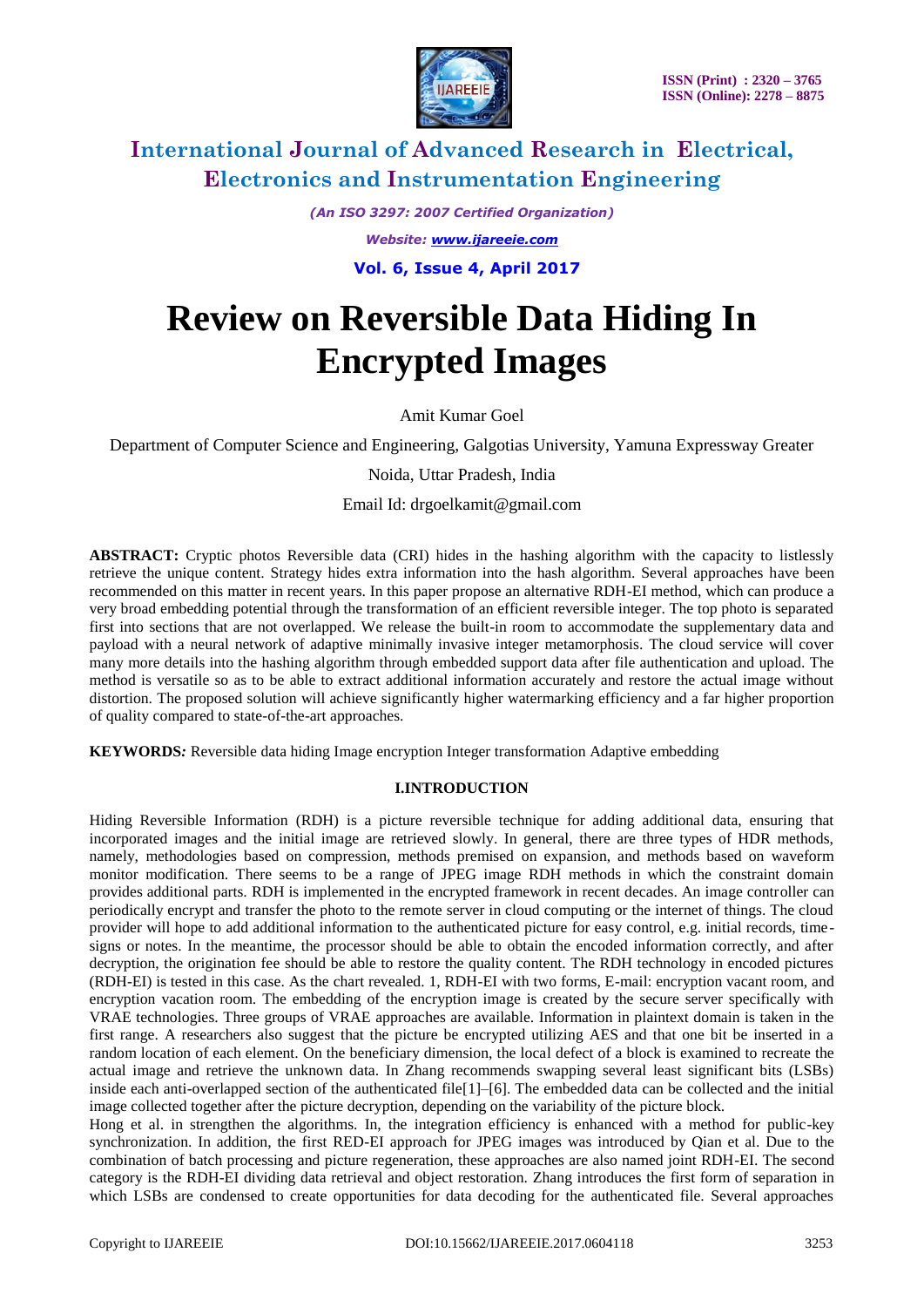

*(An ISO 3297: 2007 Certified Organization)*

*Website: [www.ijareeie.com](http://www.ijareeie.com/)*

#### **Vol. 6, Issue 4, April 2017**

vacate integrating space by deforming encrypted bits[2]–[8]. For instance by compacting encrypted with low-density parity control (LDPC) codes and by measuring the difference between both the vector LSB source and supplementary channel Hamming that is planned to use Golomb-Rice codewords to use an arbitrary RDH for authenticated space, enhancing picture safety and quality in one of paper, alternate RDH-EIs for ciphertext dependent on block encryption. In comparison, several different JPEG image RDH-EI methods often unlock the room following encryption. Information extraction for both encrypted and decrypted domains is feasible in the third category VRAE. Or use a pseudo-random pattern modulation method, a code hider embeds additional information after picture encryption to safe removal of both domains. Most techniques derive data from the two realms by integrating data into non-encrypted areas. In one of the paper the public-key cryptosystems are introduced by RDH-EI. The receiver will remove part of both the concealed data until decryption, extract part of a concealed data and recapture the actual image after authentication by way of digital audio, irreversible variations[9]–[14]. By "Paillierhomomorphic cryptography the copyright holder preprocesses the actual image. In order to produce the given encoded image, a bit is placed from each pair of neighboring encrypted pixels. The recipient contrasts all pairs of decoded pixels to remove the built-on bit and retrieves the actual image predicated on the Paillier encryption property" as shown in Figure 1.



**Fig.1: Two Kinds of RDH-EI, a) Vacating Room after Encryption (VRAE), b) Vacanting Room Before Encraption (VRBE)**

#### **II.PROPOSED METHOD**

As Fig shows. 2, three separate phases are protected by the proposed RDH-EI system. In the first phase, the alleged infringer essentially turns the actual image I to vacate an incubator with an adaptive reversible integer transformation and encrypts the morphed image and embeds the additional information to produce the encoded image. The authenticated image would then be transferred to the remote server. The cloud server incorporates extra data in the encoded image and creates the marked encoded image. Receivers with specific permissions get separate details in the last process. The user may enter the deciphered labeled picture "Idm" with the "Ke" key of encryption by decrypting images. The receiver will retrieve hidden D data from the labeled "Iem" encryption picture with the "Kl" and "Kd" encrypted data. The receiver will retrieve the original picture lossless using the "Ke" and "Kl" credit card data. The processor can both retrieve data "D" with all key and restore the actual image "I" without failure.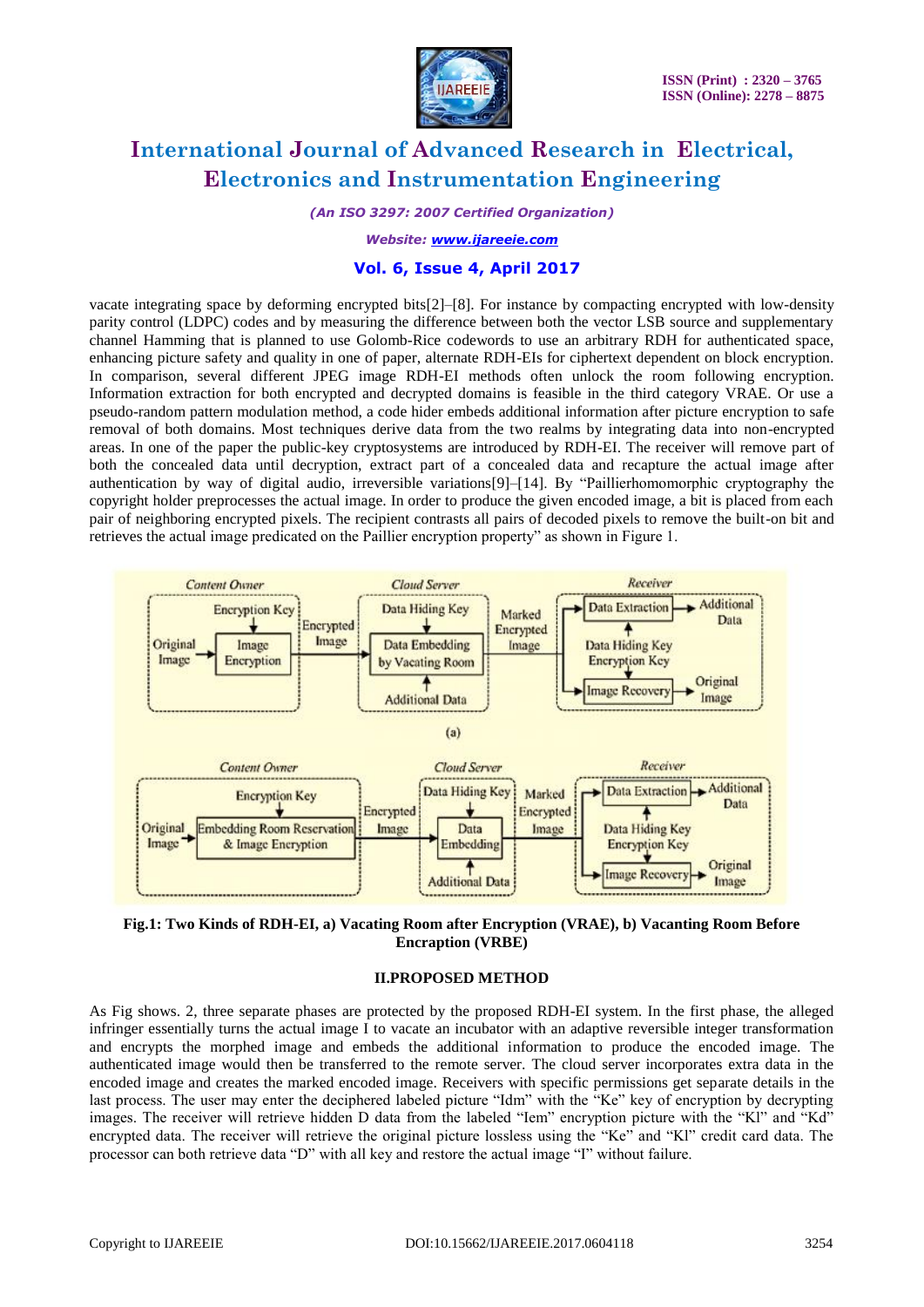

*(An ISO 3297: 2007 Certified Organization)*

*Website: [www.ijareeie.com](http://www.ijareeie.com/)*

### **Vol. 6, Issue 4, April 2017**



**Fig.2: Framework Of The Proposed Method**

To reach a higher RDH-EI modularizing efficiency, this paper suggest an improved method. This paper describe an integer conversion reversible (RIT) to convert the whole array. The algorithms and equation are as follows:

$$
y_i = 2^m \cdot x_i - 2^m \cdot f(a(\mathbf{x}), 2^m), \tag{1}
$$

where 
$$
m \in \mathbb{N}
$$
. For  $x \in \mathbb{N}$ , the function  $f(x, 2^m)$  is defined as

$$
f(x, 2^m) = \lceil (2^m - 1) \cdot x / 2^m \rceil, \tag{2}
$$

in which  $\lceil \cdot \rceil$  is the ceil function, and  $a(x)$  is the rounded average  $of x as$ 

$$
a(\mathbf{x}) = \begin{cases} \lfloor \bar{\mathbf{x}} \rfloor, & \text{if } \bar{\mathbf{x}} - \lfloor \bar{\mathbf{x}} \rfloor < 0.5 \\ \lceil \bar{\mathbf{x}} \rceil, & \text{otherwise} \end{cases} \tag{3}
$$

where  $\bar{\mathbf{x}} = \frac{\sum_{i=1}^{n} x_i}{n}$ ,  $\lfloor \cdot \rfloor$  is the floor function.<br>After integer transformation, each  $y_i$  ( $1 \le i \le n$ ) in **y** satisfies

$$
y_i \bmod 2^m \equiv 0,\tag{4}
$$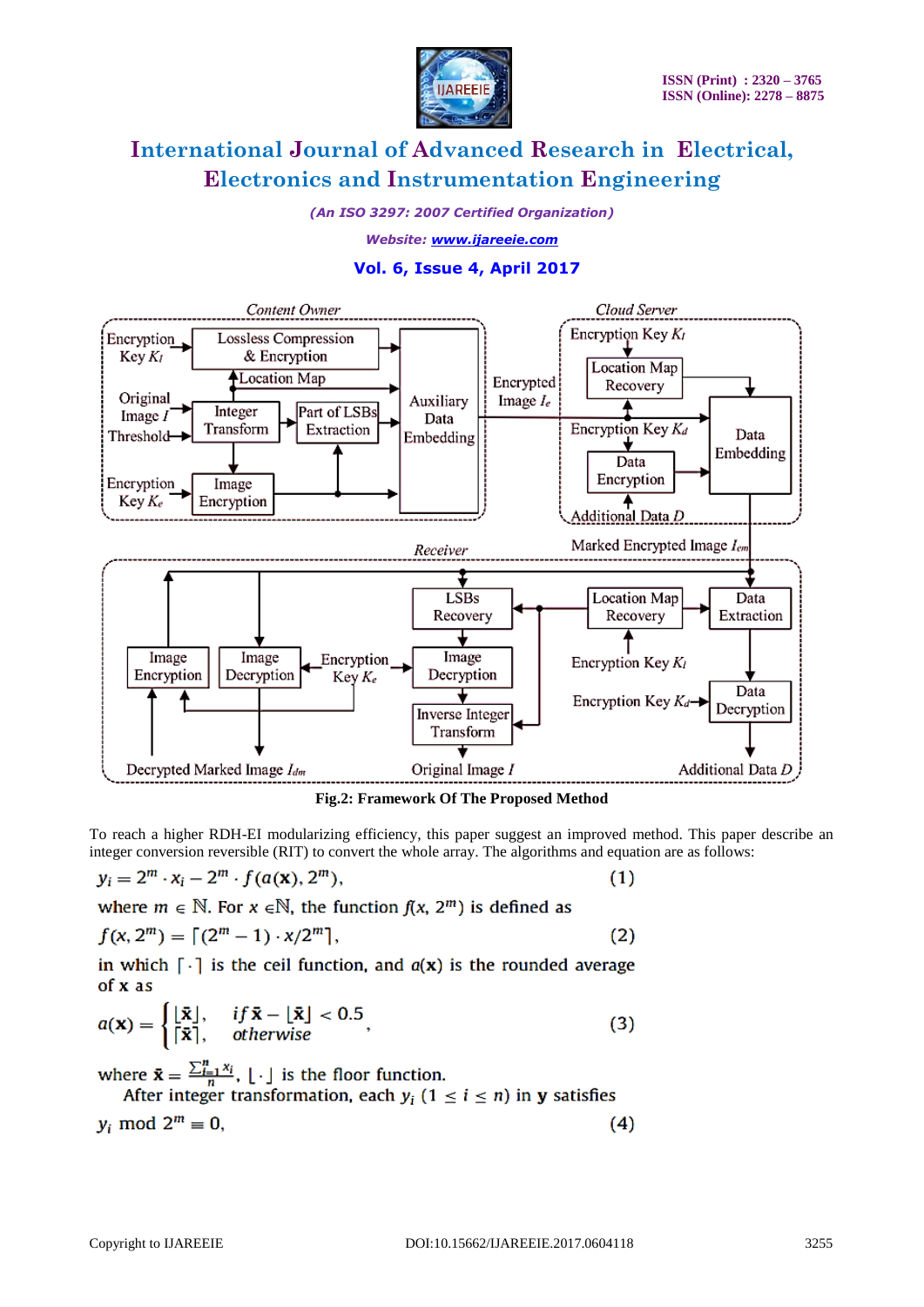

*(An ISO 3297: 2007 Certified Organization)*

*Website: [www.ijareeie.com](http://www.ijareeie.com/)*

### **Vol. 6, Issue 4, April 2017**

$$
h(x, 2^{m}) = x - f(x, 2^{m}) = [x/2^{m}].
$$
\nThen, we calculate

\n
$$
h(y_{i}, 2^{m}) = x_{i} - f(a(x), 2^{m}),
$$
\nso,

\n
$$
\sum_{i=1}^{n} h(y_{i}, 2^{m}) = \sum_{i=1}^{n} x_{i} - n \cdot f(a(x), 2^{m}).
$$
\nThe rounded average of (7) is

$$
a(h(\mathbf{y}, 2^m)) = a(\mathbf{x}) - f(a(\mathbf{x}), 2^m), \tag{8}
$$

where  $h(y, 2^m) = (h(y_1, 2^m), h(y_2, 2^m), ..., h(y_n, 2^m))$ . Since  $a(x) =$  $h(a(x), 2^m) + f(a(x), 2^m)$ ,

$$
a(h(\mathbf{y}, 2^m)) = h(a(\mathbf{x}), 2^m). \tag{9}
$$

Define  $g(a(x), 2<sup>m</sup>)$ , the *m* bits LSBs of  $a(x)$  as

$$
g(a(\mathbf{x}), 2^m) = a(\mathbf{x}) - 2^m \cdot h(a(\mathbf{x}), 2^m)
$$
  
=  $f(a(\mathbf{x}), 2^m) - (2^m - 1) \cdot h(a(\mathbf{x}), 2^m)$ , (10)

which is equal to

$$
h(a(\mathbf{x}), 2^m) = (f(a(\mathbf{x}), 2^m) - g(a(\mathbf{x}), 2^m))/(2^m - 1). \tag{11}
$$

$$
f(a(\mathbf{x}), 2^m) = (2^m - 1) \cdot a(h(\mathbf{y}, 2^m)) + g(a(\mathbf{x}), 2^m). \tag{12}
$$

From Eq.  $(6)$ , we can get

$$
x_i = h(y_i, 2^m) + f(a(\mathbf{x}), 2^m). \tag{13}
$$

Subsequently,  $x_i$  can be calculated by substituting  $f(a(x), 2^m)$ with the right side of (12), the inverse form of RIT is therefore

$$
x_i = h(y_i, 2^m) + (2^m - 1) \cdot a(h(y, 2^m)) + g(a(x), 2^m). \tag{14}
$$

The cloud service must split the authenticated "Ie" image into overlapped blocks for the n-dimensional pixel ranges throughout data embedding.

$$
\mathbf{Z} = {\mathbf{z}^{(1)}, \ \mathbf{z}^{(2)}, \ \ldots, \ \mathbf{z}^{(N)}}
$$

Each z(j) I in z(j) must remove the LSB. The LSBs are decrypted by KI for the compressed multilevel localization map to be reconstructed and the multilevel localization map is reconstructed. The cloud service identifies the properties with both the dual-level position chart.

$$
L_{M'}, L_{LSB1}, L_{LSB2}, \text{ and } N' = \lceil L_{M'}/n \rceil
$$
  
\n
$$
\mathbf{Z}_1 = \{ \mathbf{z}^{(1)}, \mathbf{z}^{(2)}, \dots, \mathbf{z}^{(N')} \}
$$
  
\n
$$
\mathbf{Z}_2 = \{ \mathbf{z}^{(N'+1)}, \mathbf{z}^{(N'+2)}, \dots, \mathbf{z}^{(N)} \}
$$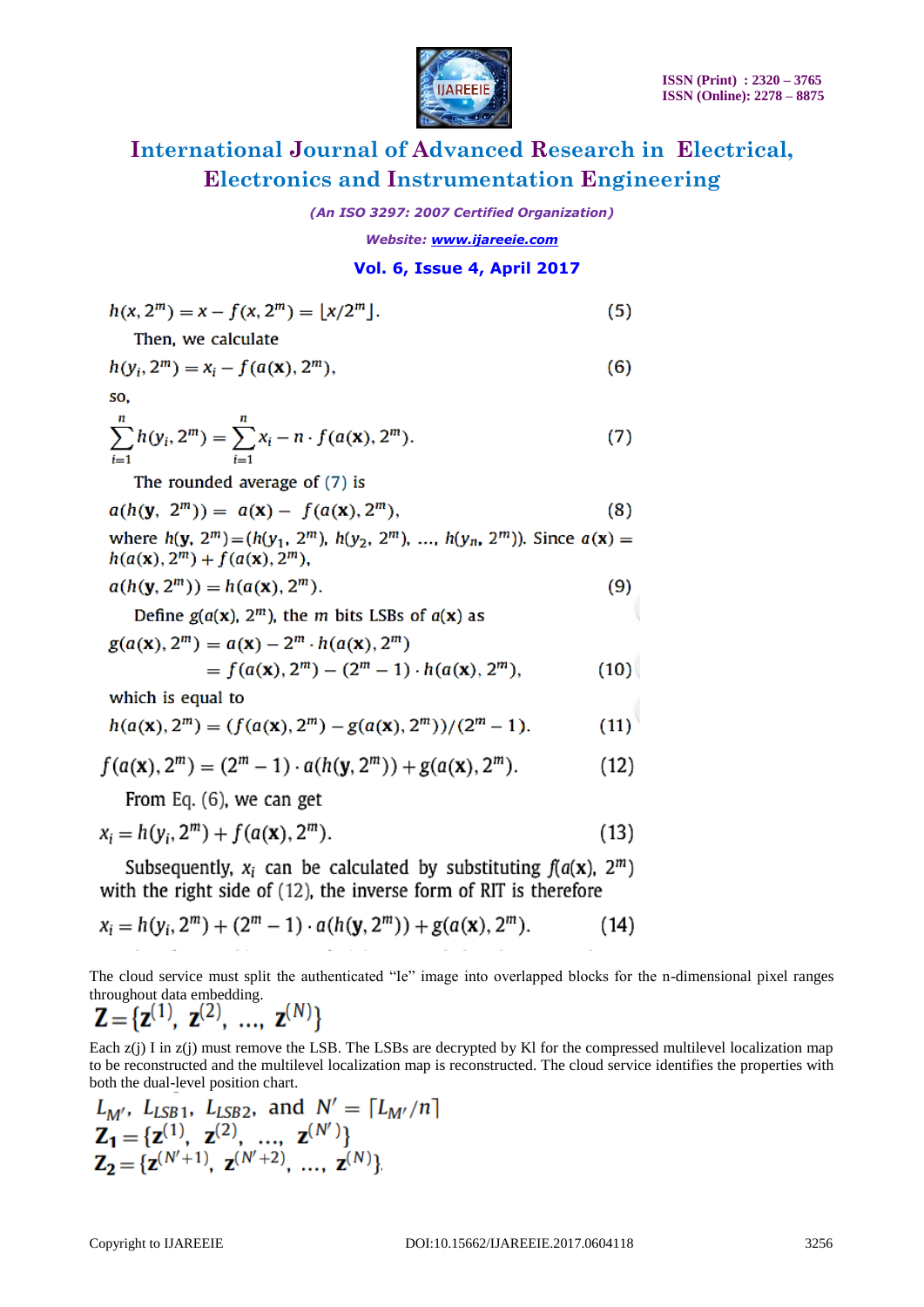

*(An ISO 3297: 2007 Certified Organization)*

*Website: [www.ijareeie.com](http://www.ijareeie.com/)*

### **Vol. 6, Issue 4, April 2017**

 $(\mathbf{z}^{(j)} \in \mathbf{Z}_2$  and  $m^{(j)} \neq 0$  $(z^{(j)} \in Z$  and  $m^{(j)} = 2)$ 

On the side of the receiver, it is possible to extract and recreate the original image. According to the separation of data collection from the authentication of files, several potential applications vary. The cases are listed below in table 1: **Table.1: The Table Portrayed The Various Cases As According To The Several Application**

| ı.  | Generating the Decrypted Marked Image. If the receiver only has the encryption key Ke, the decrypted<br>marked image Idm can be obtained by direct decryption. The pixel value z (j) i in each z(j) also can be<br>presented by 8 bits denoted as z (j) i (0), z (j) i (1), , z (j) i (7). The decrypted marked bits x (j) i (k)<br>can be calculated through the exclusive-or operation as follow x (j) i (k) = z (j) i (k) r (j) i (k). |
|-----|-------------------------------------------------------------------------------------------------------------------------------------------------------------------------------------------------------------------------------------------------------------------------------------------------------------------------------------------------------------------------------------------------------------------------------------------|
| 2.1 | Marked Encrypted Executable code Extraction. The receiver can retrieve the encoded data from the<br>specified encoded picture by using the K1 and Kd decryption key. The data extraction method is the<br>reverse of data integration. The recipient divide this labelled encrypted picture into block $Z = \{z(1), z$<br>$(2),, z(N)$ in non-overshadowed lines.                                                                         |
| 3.  | Recovering the Original Image. As shown in case2, with encryption key K1, the receiver can recovery<br>the multi-level location map. With the multi-level location map, the values of $m(j)$ and N are<br>determined, and the sequence SLSB1, SLSB2 can be extracted exactly                                                                                                                                                              |
| 4.  | Extracting Data and Recovering the Original Image. If with all of the encryption keys Ke, Kl and Kd,<br>the receiver can extracting data from the marked encrypted image as case2, and recover the original<br>image as case 3.                                                                                                                                                                                                           |

#### **III.RESULTS**

This paper carries out several tests utilizing various images to validate the proposed procedure. This paper uses these grayscale images for reference to demonstrate the works, as shown in figure 3. As payload rather than one of deciphered photo "PSNR" means that the success is not good because these techniques are reserved for embedding rooms in other papers with the modification of larger bit planes or Bit-planes by "MSB". Such approaches will achieve high throughput because they do not need to maintain the high performance of decrypted labelled photos. The proposed solution will achieve higher output and can achieve a large embedding potential only with the proposed solution. In fact, the approach suggested is reasonably secure. Because this paper uses the popular cryptographic algorithm, the picture controller is safe to prevent leakage of the image material. Fig. 4 showa the RDH-EI in lena and in airplane



**Fig.3: Six Test Images a) Lena; b) Barbara; c) Airplane; d) Peppers; e) Sailboat; f) Boat**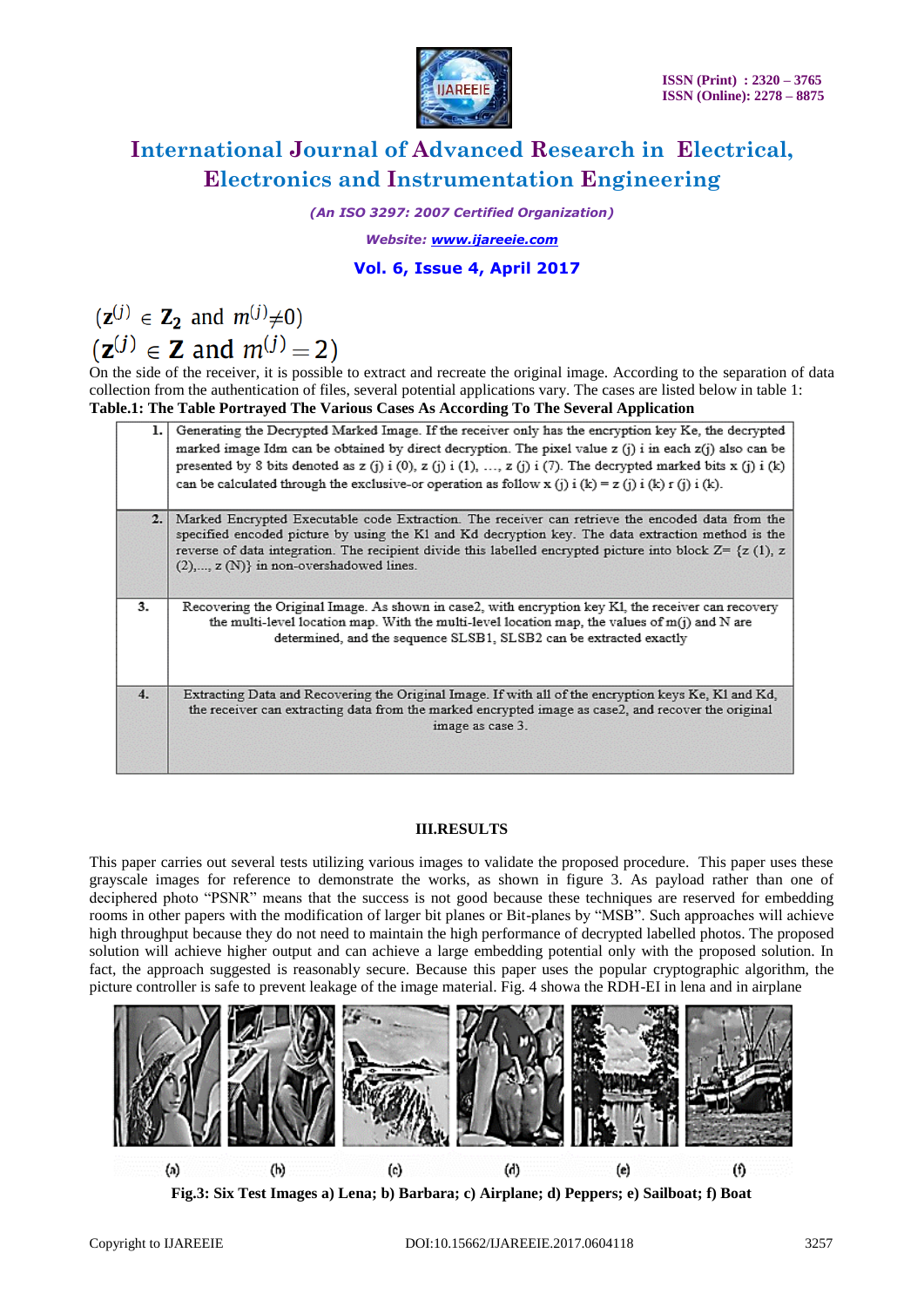

*(An ISO 3297: 2007 Certified Organization) Website: [www.ijareeie.com](http://www.ijareeie.com/)*  **Vol. 6, Issue 4, April 2017**



**Fig.4: Examples of RDH-EI in Lena and in Airplane, (a) and (f) are the Orignal Images; (b) and (g) are the Encrypted Images with Reserved Embedding Room Generated by the Content Owner; (c) and (h) are the Encrypted Marked Images Embedded 0.6044bpp (158,451bits)**

#### **IV.CONCLUSION**

This paper is proposing a new RDH-EI approach in this publication by setting aside a room before the encryption of the image. Each non-overlapping block in the final image is optimally incorporated with a specific m parameter  $(m / 0)$ using the adaptive minimally invasive integer transformation methodology. The auxiliary information collected is then inserted in converted blocks and the built-in room is processed. After the copyright holder has authenticated the image and submitted it is easy to incorporate vast volumes of data back into the cryptographically signed image with integrated ancillary data from the central server. The secret images can be essentially retrieved on the hand of the receiver and the initial file collected forward to decryption without failure. Both can be done separately. Observational findings show that the approach proposed is successful, allowing for greater development and improved quality of the identified picture that is directly decrypted relative to cutting edge approaches.

#### **REFERENCES**

[1] T. Jitha Raj and E. T. Sivadasan, "A survey paper on various reversible data hiding techniques in encrypted images," in Souvenir of the 2015 IEEE International Advance Computing Conference, IACC 2015, 2015.

[2] A. Achuthshankar, A. Achuthshankar, K. P. Arjun, and N. M. Sreenarayanan, "Implementation of reversible Data Hiding in Encrypted Image using A-S Algorithm," in Proceedings of the 2015 International Conference on Green Computing and Internet of Things, ICGCIoT 2015, 2016.

[3] X. Zhang, Z. Qian, G. Feng, and Y. Ren, "Efficient reversible data hiding in encrypted images," J. Vis. Commun. Image Represent., 2014.

[4] X. Zhang, "Separable reversible data hiding in encrypted image," in IEEE Transactions on Information Forensics and Security, 2012.

[5] X. Zhang, "Reversible data hiding in encrypted image," IEEE Signal Process. Lett., 2011.

[6] K. Ma, W. Zhang, X. Zhao, N. Yu, and F. Li, "Reversible data hiding in encrypted images by reserving room before encryption," IEEE Trans. Inf. Forensics Secur., 2013.

[7] Y. Q. Shi, X. Li, X. Zhang, H. T. Wu, and B. Ma, "Reversible data hiding: Advances in the past two decades," IEEE Access. 2016.